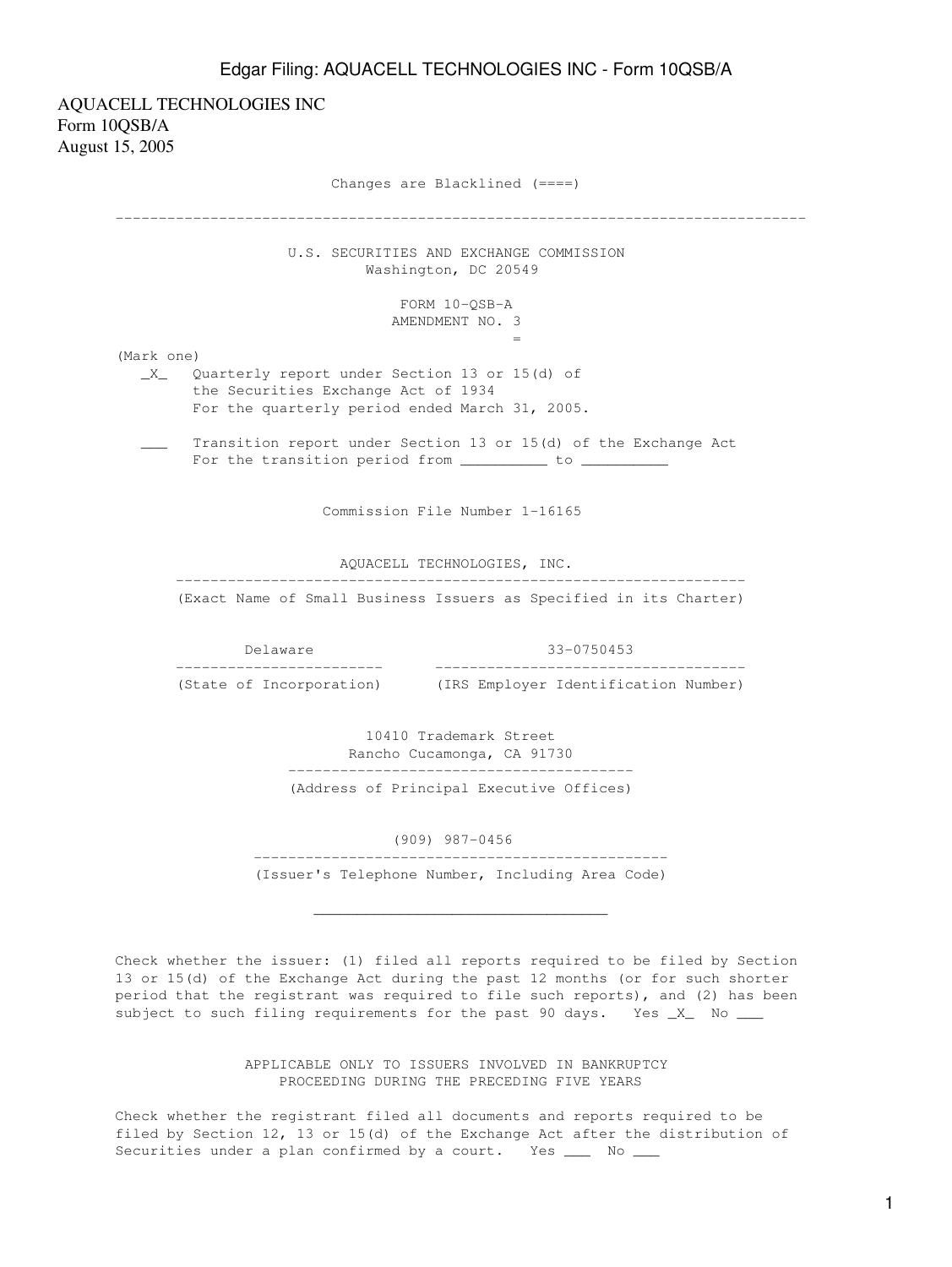APPLICABLE ONLY TO CORPORATE ISSUERS

State the number of shares outstanding of each of the issuer's classes of common equity, as of the latest practicable date:

> Common Stock, \$.001 par value 18,880,465 shares outstanding as of May 16, 2005.

Transitional Small Business Disclosure Format (check one): Yes \_\_\_ No \_X\_

--------------------------------------------------------------------------------

AQUACELL TECHNOLOGIES, INC.

FORM 1O-QSB

FOR THE QUARTER ENDED MARCH 31, 2004

TABLE OF CONTENTS

### PART I - FINANCIAL INFORMATION

| Item 1.      | Financial Statements:                                                                                                   | PAGE |
|--------------|-------------------------------------------------------------------------------------------------------------------------|------|
|              | Condensed Consolidated Balance Sheet as of March 31, 2005 1                                                             |      |
|              | Condensed Consolidated Statements of Operations for the<br>three and nine month periods ended March 31, 2005 and 2004 2 |      |
|              | Condensed Consolidated Statements of Cash Flow for the<br>nine month periods ended March 31, 2005 and 2004 3            |      |
|              | Notes to Condensed Consolidated Financial Statements 5                                                                  |      |
| $T$ tem $2.$ | PART II - OTHER INFORMATION                                                                                             |      |
|              |                                                                                                                         |      |
| $T$ tem $3.$ |                                                                                                                         |      |
| Item 4.      | Submission of Matters to a Vote of Security Holders17                                                                   |      |
| Item 6.      |                                                                                                                         |      |
|              |                                                                                                                         |      |
|              |                                                                                                                         |      |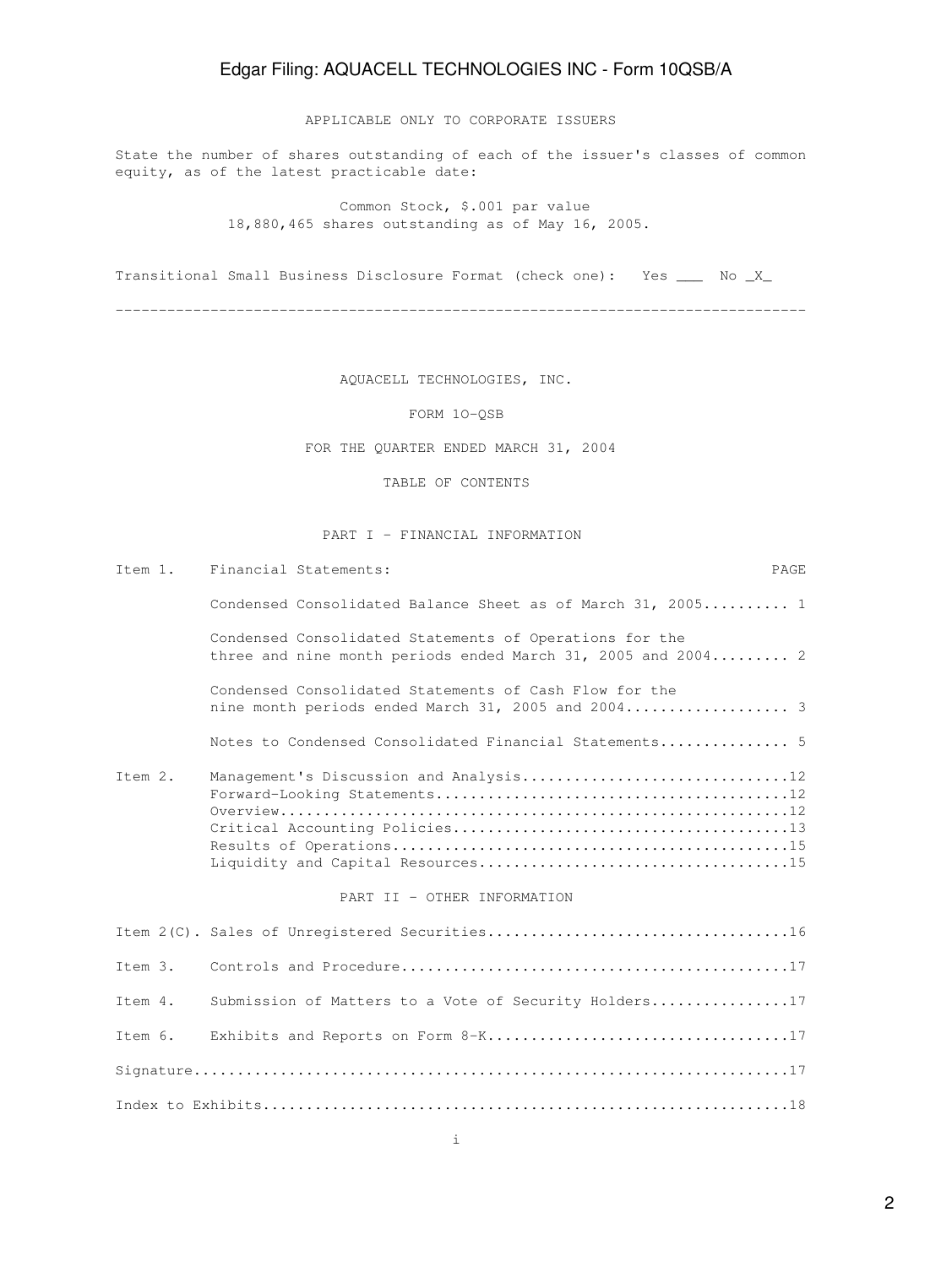PART I. FINANCIAL INFORMATION

ITEM 1. FINANCIAL STATEMENTS

Common stock, par value \$.001;

 AQUACELL TECHNOLOGIES, INC. AND SUBSIDIARIES CONDENSED CONSOLIDATED BALANCE SHEET March 31, 2005 (Unaudited)

| ASSETS<br>Current assets:                                                                                                                  |                                                                     |
|--------------------------------------------------------------------------------------------------------------------------------------------|---------------------------------------------------------------------|
| Accounts receivable, net of allowance of \$47,000                                                                                          | 80,000<br>2,000<br>93,000                                           |
| Prepaid expenses and other current assets                                                                                                  | 80,000<br>37,000                                                    |
|                                                                                                                                            | 292,000<br>-----------                                              |
| Property, equipment and billboard coolers, net 1,131,000                                                                                   |                                                                     |
| Other assets:                                                                                                                              | 824,000<br>60,000<br>16,000                                         |
|                                                                                                                                            | 900,000<br>. _ _ _ _ _ _ _ _ _ _ _                                  |
|                                                                                                                                            | \$2,323,000<br>__________                                           |
|                                                                                                                                            | -------------                                                       |
| LIABILITIES AND STOCKHOLDERS' EQUITY<br>Current liabilities:                                                                               |                                                                     |
| Preferred stock dividend payable<br>Current portion of deferred payable-derivative                                                         | 516,000<br>832,000<br>1,000<br>33,000<br>81,000<br>10,000<br>24,000 |
|                                                                                                                                            |                                                                     |
| Deferred payable-derivative, net of current portion                                                                                        | 449,000                                                             |
|                                                                                                                                            |                                                                     |
| Commitments and contingencies                                                                                                              |                                                                     |
| Stockholders' Equity:<br>Preferred stock - Class A, par value \$.001;                                                                      |                                                                     |
| 1,870,000 shares authorized;<br>70,000 shares issued and outstanding<br>Preferred stock, par value \$.001;<br>8,130,000 shares authorized; |                                                                     |
|                                                                                                                                            |                                                                     |

 40,000,000 shares authorized; 18,413,464 shares issued and outstanding........................ 18,000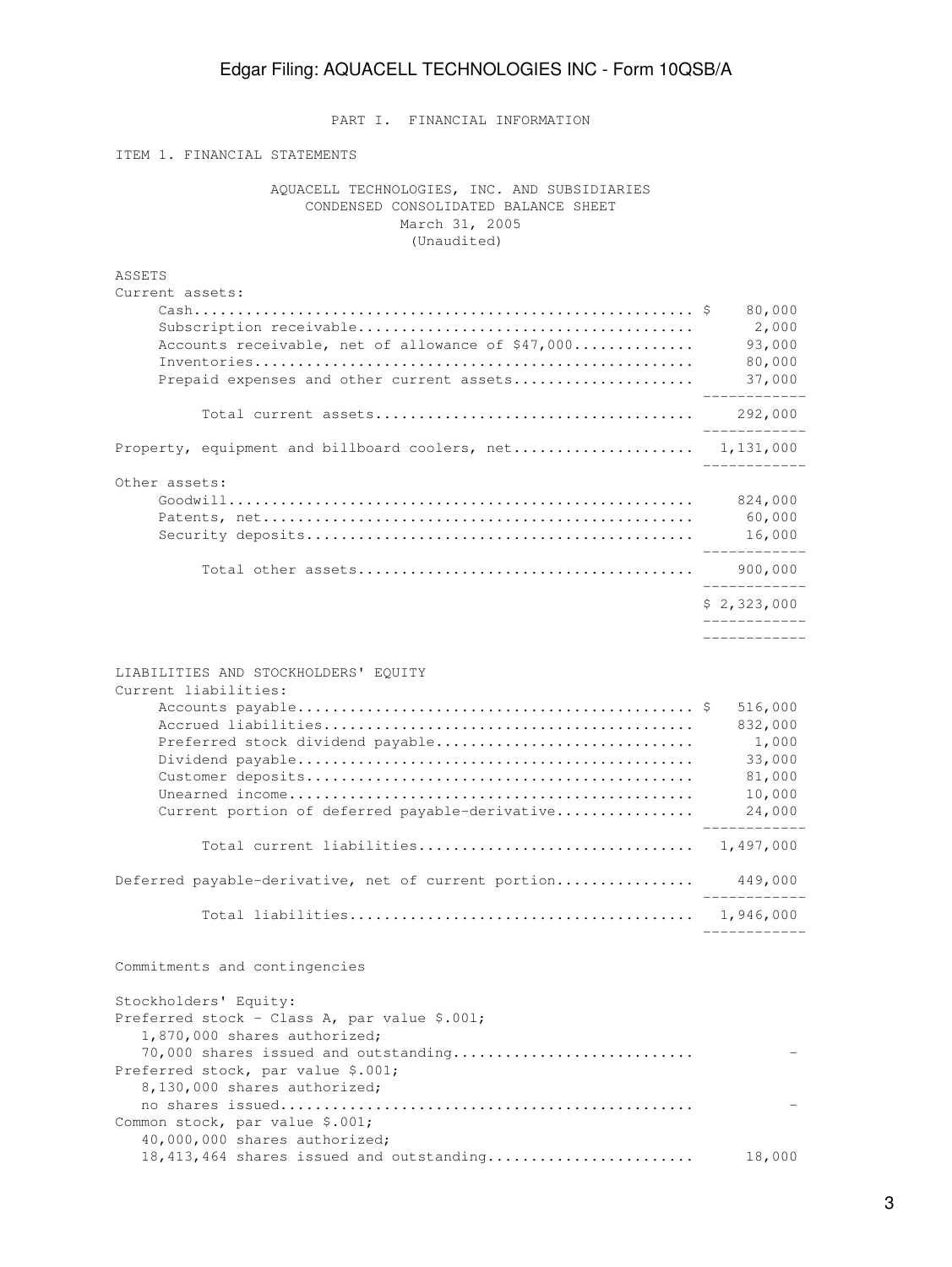| 2,070,000<br>(64,000)       |
|-----------------------------|
|                             |
| \$2,323,000<br>------------ |
| -------------               |

See notes to condensed consolidated financial statements.

1

### AQUACELL TECHNOLOGIES, INC. AND SUBSIDIARIES CONDENSED CONSOLIDATED STATEMENTS OF OPERATIONS (Unaudited)

|                                                                               | Three Months Ended<br>March 31,<br>------------------------- |                                                                                                                                                                                                                                 | Nine Mon<br>Marc    |  |
|-------------------------------------------------------------------------------|--------------------------------------------------------------|---------------------------------------------------------------------------------------------------------------------------------------------------------------------------------------------------------------------------------|---------------------|--|
|                                                                               | 2005 700                                                     | 2004 — 2004 — 2005 — 2006 — 2006 — 2006 — 2006 — 2006 — 2006 — 2006 — 2006 — 2006 — 2006 — 2006 — 2006 — 2006 — 2006 — 2006 — 2006 — 2006 — 2006 — 2006 — 2006 — 2006 — 2006 — 2006 — 2006 — 2006 — 2006 — 2006 — 2006 — 2006 — | 2005                |  |
| Revenue:                                                                      |                                                              |                                                                                                                                                                                                                                 |                     |  |
|                                                                               |                                                              |                                                                                                                                                                                                                                 | \$581,000<br>20,000 |  |
|                                                                               |                                                              | 291,000 117,000 601,000                                                                                                                                                                                                         |                     |  |
| Cost and expenses:                                                            |                                                              |                                                                                                                                                                                                                                 |                     |  |
|                                                                               |                                                              | 152,000 79,000                                                                                                                                                                                                                  | 356,000             |  |
| Salaries and wages                                                            |                                                              | 338,000 318,000                                                                                                                                                                                                                 | 922,000             |  |
| Legal, accounting and other professional expenses                             | 72,000                                                       | 42,000                                                                                                                                                                                                                          | 183,000             |  |
| Stock based compensation                                                      | $\mathcal{L}_{\rm{max}}$ and $\mathcal{L}_{\rm{max}}$        | 262,000 233,000                                                                                                                                                                                                                 | 745,000             |  |
| Fair value adjustment of derivative<br>Write-off of accrued interest on notes |                                                              | (72,000)                                                                                                                                                                                                                        |                     |  |
|                                                                               |                                                              | 339,000 451,000                                                                                                                                                                                                                 | 990,000             |  |
|                                                                               |                                                              | 1,163,000 1,051,000 3,196,000                                                                                                                                                                                                   |                     |  |
| Loss from operations before other income (872,000) (934,000) (2,595,000)      |                                                              |                                                                                                                                                                                                                                 |                     |  |
| Other income:                                                                 |                                                              |                                                                                                                                                                                                                                 |                     |  |
|                                                                               |                                                              |                                                                                                                                                                                                                                 |                     |  |
|                                                                               |                                                              | $-1,000$                                                                                                                                                                                                                        | ____________        |  |
| Net loss for the period\$ (872,000) \$ (933,000) \$(2,595,000)                |                                                              |                                                                                                                                                                                                                                 |                     |  |
| Weighted average shares outstanding-                                          |                                                              | <u> 2000 - Alexandria Marchetter, martin et</u>                                                                                                                                                                                 |                     |  |
|                                                                               |                                                              |                                                                                                                                                                                                                                 |                     |  |
|                                                                               |                                                              |                                                                                                                                                                                                                                 | ____________        |  |

Loss attributable to common stockholders: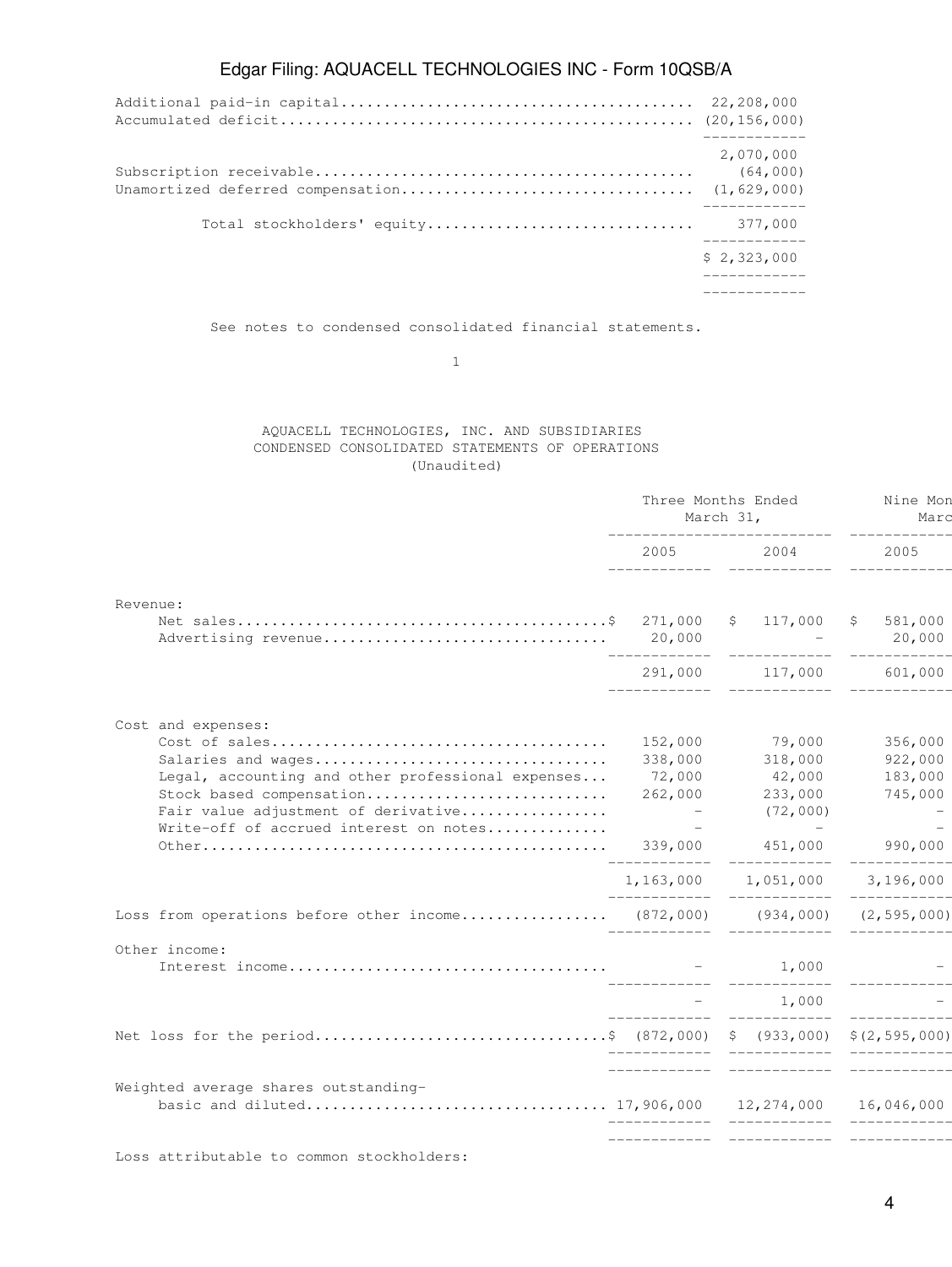|                                                                                 |  |  | 9,000 19,000 |
|---------------------------------------------------------------------------------|--|--|--------------|
| Loss attributable to common stockholders\$ (873,000) \$ (942,000) \$(2,614,000) |  |  |              |
| Net loss per common share\$ $(0.05)$ \$ $(0.08)$ \$ $(0.16)$                    |  |  |              |
|                                                                                 |  |  |              |

See notes to condensed consolidated financial statements.

2

## AQUACELL TECHNOLOGIES, INC. AND SUBSIDIARIES CONDENSED CONSOLIDATED STATEMENTS OF CASH FLOWS (Unaudited)

|                                                                            | Nine Months Ended Ma<br>_______________________ |              |
|----------------------------------------------------------------------------|-------------------------------------------------|--------------|
|                                                                            | 2005<br>______________                          |              |
|                                                                            |                                                 |              |
| Cash flows from operating activities:                                      |                                                 |              |
|                                                                            |                                                 | \$  (3,      |
| Adjustment to reconcile net loss to net cash used in operating activities: |                                                 |              |
| Write-off of accrued interest on notes receivable                          |                                                 |              |
|                                                                            |                                                 |              |
|                                                                            | 745,000                                         |              |
|                                                                            | 41,000                                          |              |
|                                                                            | 4,000                                           |              |
| Changes in:                                                                |                                                 |              |
|                                                                            | (46,000)                                        |              |
|                                                                            |                                                 |              |
| Prepaid expenses and other current assets                                  | 16,000                                          |              |
|                                                                            | 14,000                                          |              |
|                                                                            | (72,000)                                        |              |
|                                                                            | 126,000                                         |              |
|                                                                            | 20,000                                          |              |
|                                                                            | 10,000                                          |              |
|                                                                            | (1,000)<br>______________                       | $--- - -$    |
| Net cash used in operating activities (1,738,000)                          | ______________                                  | (2,<br>----- |
| Cash flows from investing activities:                                      |                                                 |              |
| Payments on note issued for purchase of property and equipment             | (3,000)                                         |              |
|                                                                            |                                                 |              |
|                                                                            |                                                 |              |
| Net cash provided by (used in) investing activities (362,000)              |                                                 |              |
| Cash flows from financing activities:                                      | _____________                                   |              |
| Proceeds from private placements of common stock 170,000                   |                                                 | 3,           |
|                                                                            |                                                 |              |
|                                                                            |                                                 |              |
|                                                                            |                                                 |              |
|                                                                            | 40,000                                          |              |
| Proceeds from exercise of common stock warrants                            | 1,113,000                                       |              |
|                                                                            | (3,000)                                         |              |
| Proceeds (repayments) of loans from related parties                        |                                                 |              |
|                                                                            |                                                 |              |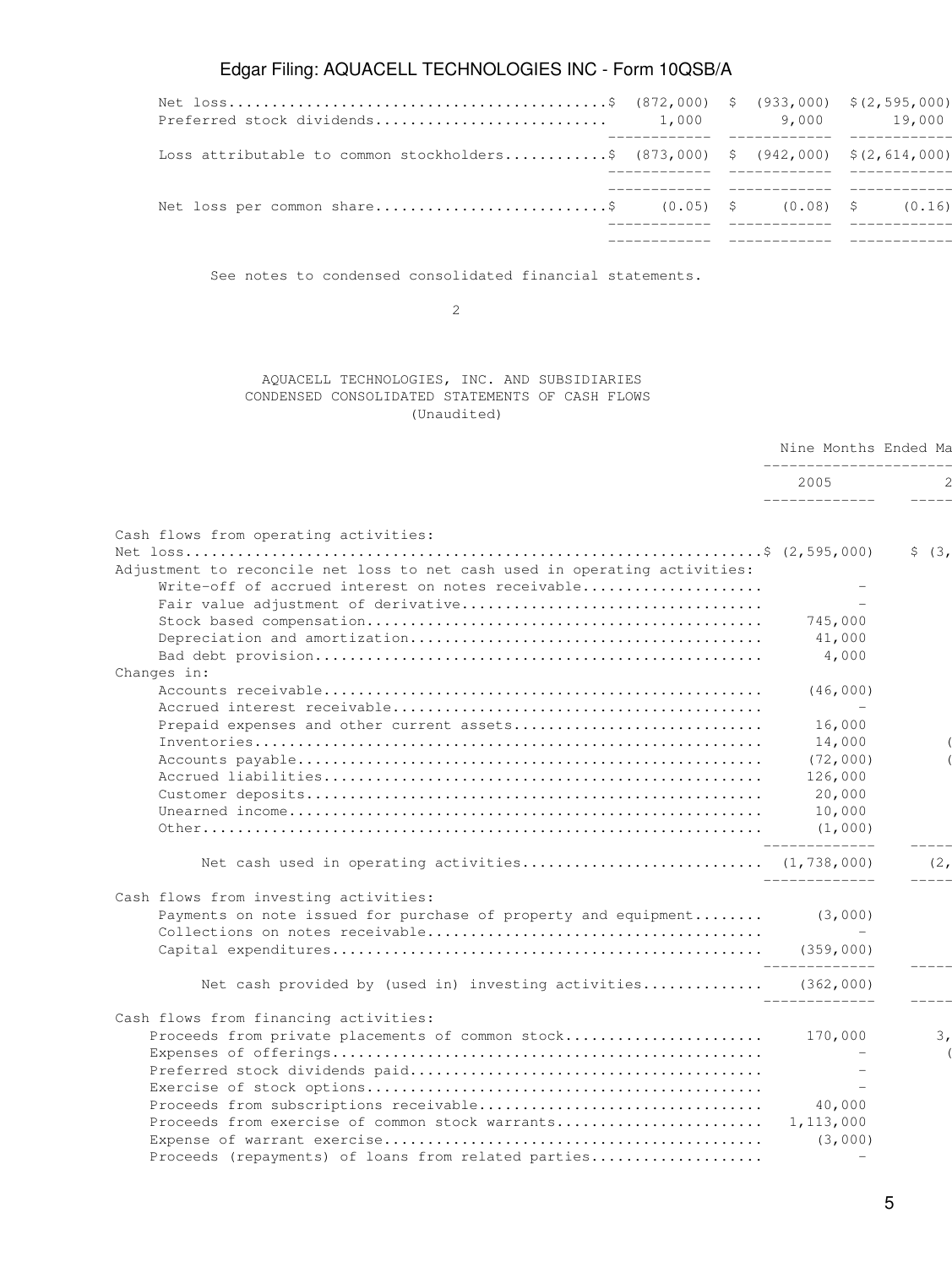|                       | 2. |
|-----------------------|----|
| (780, 000)<br>860,000 |    |
|                       | S. |
|                       |    |

See notes to condensed consolidated financial statements.

 $\sim$  3

### AQUACELL TECHNOLOGIES, INC. AND SUBSIDIARIES CONDENSED CONSOLIDATED STATEMENTS OF CASH FLOWS- (CONTINUED) (Unaudited)

|                                                                                                                            | Nine Months Ended Ma |    |    |
|----------------------------------------------------------------------------------------------------------------------------|----------------------|----|----|
|                                                                                                                            | 2005                 |    |    |
|                                                                                                                            |                      |    |    |
| Supplemental disclosure of cash flow information:                                                                          |                      |    |    |
|                                                                                                                            |                      |    |    |
| Supplemental schedule of non-cash investing and financing activities:                                                      |                      |    |    |
| Conversion of inventory to depreciable assets for advertising program\$                                                    |                      | \$ |    |
| Issuance of common stock and warrants for services to the company\$                                                        | 294,000              | Ŝ. | 2, |
|                                                                                                                            | 19,000               | \$ |    |
| Subscriptions receivable for exercise of warrants                                                                          | 66,000               | \$ |    |
|                                                                                                                            |                      |    |    |
| Issuance of common stock in payment of dividends on preferred stock\$                                                      | 26,000               |    |    |
| Issuance of common stock for legal fee in connection with stock offering\$                                                 | 24,000               | Ŝ. |    |
| Expense of warrant exercise offset against subscription receivable\$                                                       | 134,000              |    |    |
| Dividend of subsidiary common stock to the Company's common stockholders\$                                                 | 33,000               |    |    |
| Accrued legal fees paid as consideration for warrant exercise\$                                                            |                      |    |    |
| Legal fees prepaid as consideration for warrant exercise\$<br>Conversion of 605,000 shares of Class A preferred stock into |                      |    |    |
|                                                                                                                            | 1,000                | S  |    |

See notes to condensed consolidated financial statements.

4

AQUACELL TECHNOLOGIES, INC. AND SUBSIDIARIES

NOTES TO CONDENSED CONSOLIDATED FINANCIAL STATEMENTS

March 31, 2005 (Unaudited)

NOTE A - BASIS OF PRESENTATION

 The accompanying unaudited condensed consolidated financial statements include the accounts of AquaCell Technologies, Inc. and its wholly owned subsidiaries. All significant intercompany accounts and transactions have been eliminated in consolidation.

The accompanying unaudited condensed consolidated financial statements have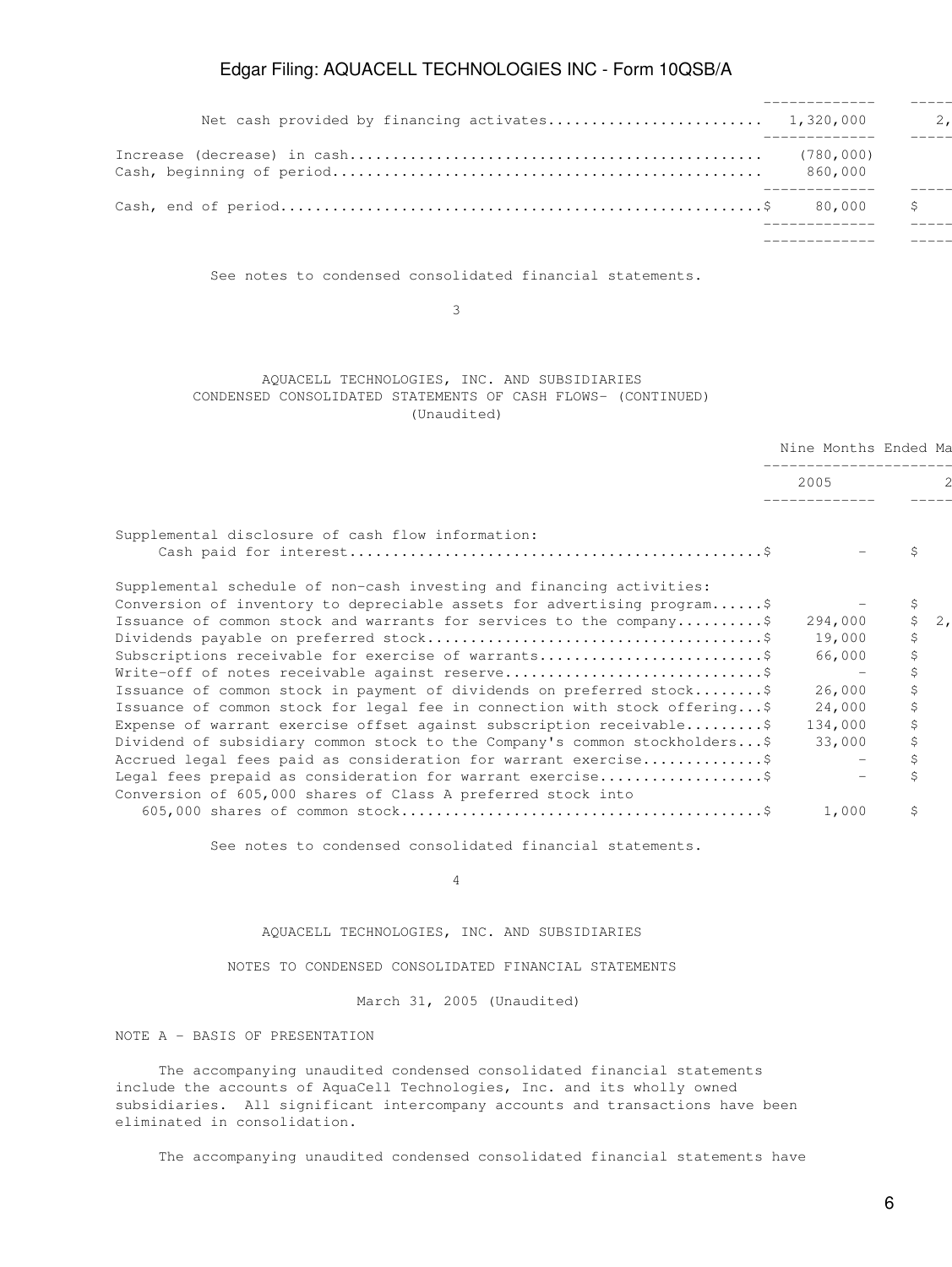been prepared in accordance with U.S. generally accepted accounting principles for interim financial information and with instructions to Form 10-QSB. Accordingly, they do not include all of the information and footnotes required by U.S. generally accepted accounting principles for complete financial statements. In the opinion of management, all adjustments (consisting of normal recurring adjustments) considered necessary for a fair presentation have been included. The results of operations for the nine months ended March 31, 2005 are not necessarily indicative of the results to be expected for the full year. For further information, refer to the Company's annual report filed on Form 10-KSB for the year ended June 30, 2004.

 At March 31, 2005 the Company's ability to continue as a going concern, for the reasons outlined on the 10-KSB filed for the year ended June 30, 2004, still existed. During the nine months ended March 31, 2005 the Company successfully obtained external financing through exercise of warrants and plans to continue to raise capital through the sale or exercise of equity securities on a just in time basis.

#### Advertising Revenues:

 Revenues from advertising on billboard coolers are recognized during the periods for which the advertisements are placed. Unearned advertising revenues reflect that portion of revenues billed but not earned in the period.

### Reclassifications:

 Certain items in these financial statements have been reclassified to conform to the current period presentation.

#### New Accounting Pronouncements:

 In December 2004, the FASB issued SFAS NO. 123R, "Share Based Payment." This statement is a revision of SFAS No. 123 and supersedes APB 25 and its related implementation guidance. SFAS 123R addresses all forms of share based payment ("SBP") awards including shares issued under employee stock purchase plans, stock options, restricted stock and stock appreciations rights. Under SFAS 123R, SBP awards result in a cost that will be measured at fair value on the awards' grant date, based on the estimated number of awards that are expected to vest. This statement is effective for public entities that file as small business issuers - as of January 1, 2006. The adoption of this pronouncement is not expected to have a material effect on the Company's financial statements.

 $5<sub>5</sub>$ 

### AQUACELL TECHNOLOGIES, INC. AND SUBSIDIARIES

NOTES TO CONDENSED CONSOLIDATED FINANCIAL STATEMENTS

March 31, 2005 (Unaudited)

### NOTE B - SUBSCRIPTIONS RECEIVABLE

 At March 31, 2005 a part of subscriptions receivable in the amount of \$2,000 is reported as a current asset since such amount represented a receivable for exercise of warrants that has been subsequently collected prior to the issuance of the financial statements.

NOTE C - INVENTORIES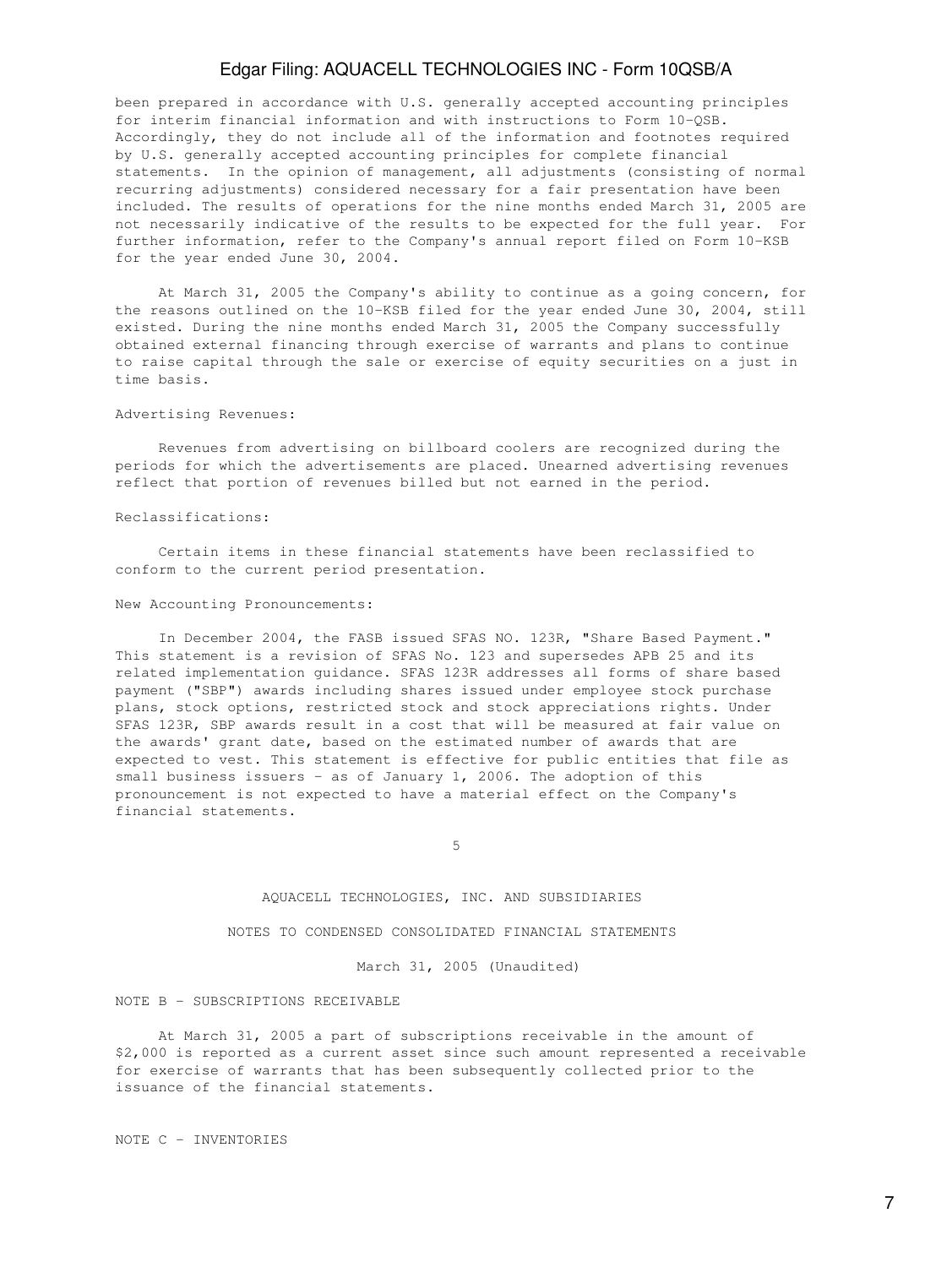Inventories consist of the following at March 31, 2005:

|  | \$ 80,000 |
|--|-----------|
|  | 25,000    |

NOTE D - PROPERTY, EQUIPMENT, AND BILLBOARD COOLERS

 Property, equipment, and billboard coolers is summarized as follows at March 31, 2005:

| Billboard coolers, including parts $$1,123,000$                                                 |                      |
|-------------------------------------------------------------------------------------------------|----------------------|
|                                                                                                 | 36,000               |
| Equipment- office $\dots\dots\dots\dots\dots\dots\dots\dots\dots\dots\dots\dots\dots\dots\dots$ | 102,000              |
| Machinery and equipment                                                                         | 130,000              |
|                                                                                                 | 9,000                |
| Leasehold improvements                                                                          | 12,000               |
|                                                                                                 | 11,000               |
| Less accumulated depreciation                                                                   | 1,423,000<br>292,000 |
|                                                                                                 | \$1,131,000          |
|                                                                                                 |                      |

 Depreciation expense was \$25,000 and \$26,000 for the nine months ended March 31, 2005 and 2004 respectively.

### NOTE E - ACCRUED LIABILITIES

 At March 31, 2005 the accrued liabilities consisted of unpaid officers' salaries of \$118,000, payroll taxes withheld by the Company of \$142,000 and by the subsidiaries of \$237,000, accrued payroll taxes of \$28,000 owed by the Company and \$100,000 owed by the subsidiaries and other accrued liabilities of \$207,000. At March 31, 2005 two tax liens have been filed; one Federal tax lien against the Company in the amount of \$53,000 and a state tax lien against an inactive subsidiary in the amount of \$26,000.

### NOTE F - UNEARNED INCOME

 At March 31, 2005 the unearned income of \$10,000 represented the portion of our advertising revenue that was attributable to a period subsequent to the date of the financial statements.

 $\sim$  6

AQUACELL TECHNOLOGIES, INC. AND SUBSIDIARIES

NOTES TO CONDENSED CONSOLIDATED FINANCIAL STATEMENTS

March 31, 2005 (Unaudited)

NOTE G - DEFERRED PAYABLE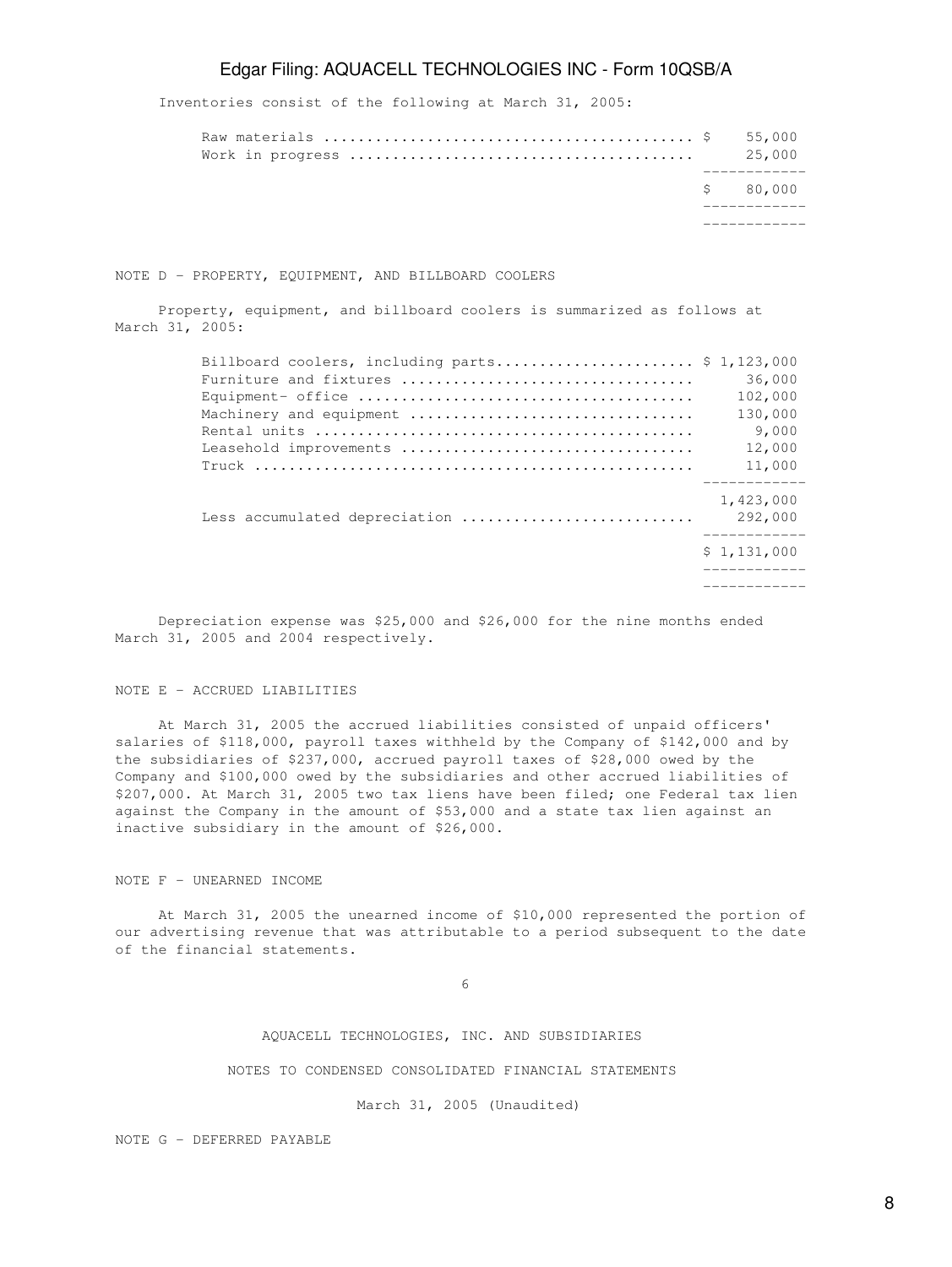At March 31, 2005 the deferred payable in the amount of \$473,000 represented the balance due to a private company for the return and cancellation of all exclusive distribution and marketing rights previously held under a distribution agreement. This amount is payable solely from 5% of the future revenues to be generated by our Global Water-Aquacell subsidiary.

NOTE H - COMMITMENTS AND CONTINGENCIES

### 1). Employment Agreement --------------------

 During December 2004 the Company entered into a three year employment contract, effective January 2005, with an officer of the Company's Aquacell Media, Inc. subsidiary. The contract calls for a signing bonus of 50,000 shares of common stock of the Company, valued at \$20,000, and a minimum annual salary of \$125,000.

### 2). Consulting Agreement

--------------------

 During January 2005 the Company entered into a three year consulting agreement with a company owned by an officer of the Company's Aquacell Media, Inc. subsidiary. This officer also has an employment agreement with the Company (see Note H1). The agreement calls for payment of cash compensation for water cooler placements and/or for securing advertisers. Such commissions will be paid from advertising revenues collected. In addition the consultant may earn up to 150,000 warrants for securing new locations for coolers.

#### 3). Other

-----

 During December 2004 the Company announced that it would spinoff of its Aquacell Water, Inc. subsidiary, an inactive company, to its common stockholders on a share for share basis. In connection with the spinoff it is anticipated that Aquacell Water will acquire Water Science Technologies, Inc., a wholly owned subsidiary of the Company.

#### NOTE I - EQUITY TRANSACTIONS

 During August 2004 the Company amended a February 2004 consulting agreement to provide for additional compensation of 100,000 common shares. These shares were valued at \$66,000 based upon closing market price at the date of issuance. Such amount will be amortized to expense over the remaining term of the agreement. Amortization amounted to \$17,000 for the nine months ended March 31, 2005.

 During August 2004 the Company issued 50,000 common stock purchase warrants at a price of \$.66 per share in connection with performance under an existing consulting agreement. These warrants were valued at \$25,000 utilizing the Black Scholes valuation method. Such amount will be amortized over a period of 31 months. Amortization amounted to \$6,000 for the nine months ended March 31, 2005.

7

### AQUACELL TECHNOLOGIES, INC. AND SUBSIDIARIES

#### NOTES TO CONDENSED CONSOLIDATED FINANCIAL STATEMENTS

#### March 31, 2005 (Unaudited)

NOTE  $I$  - EQUITY TRANSACTIONS -(continued)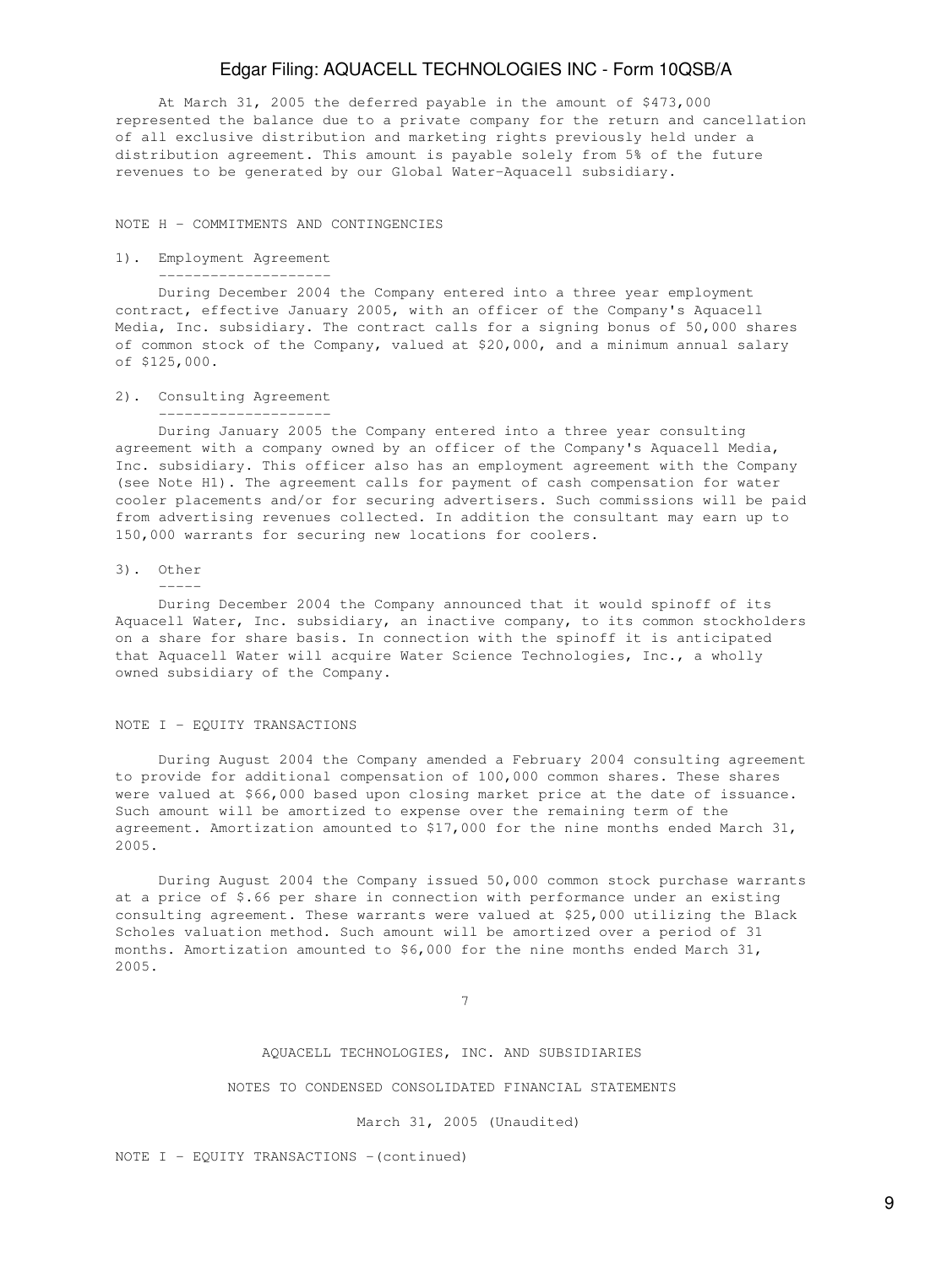During September 2004 the Company issued an aggregate of 457,000 shares of common stock in connection with the exercise of 457,000 common stock purchase warrants issued in previously completed private placements. Warrants with exercise prices of \$2.00 and \$4.00 were repriced to \$.70 and \$.56. The Company realized gross proceeds of \$286,000 and expenses were \$32,000 in connection with the exercise. New common stock purchase warrants were issued for 247,000 shares of common stock exercisable at \$.90 per share and 210,000 shares of common stock exercisable at \$.95 per share and an additional 210,000 shares of common stock exercisable at \$4.00 per share.

 During October and November 2004 the Company issued an aggregate of 693,000 shares of common stock in connection with the exercise of 693,000 common stock purchase warrants issued in previously completed private placements. Warrants with exercise prices ranging from \$.80 to \$4.00 were repriced to prices ranging from \$.55 to \$.68. The Company realized gross proceeds of \$434,000 and expenses were \$43,000 in connection with the exercise. New common stock purchase warrants were issued for 600,000 shares of common stock exercisable at \$.80 per share and 93,000 shares of common stock exercisable at \$.90 per share.

 During November 2004 the Company amended an August 2003 consulting agreement to provide for additional compensation of 300,000 common shares. These shares were valued at \$177,000 bases upon closing market price at the date of issuance. The original agreement was extended for a two year period and the remaining aggregate deferred compensation in the amount of \$410,632 will be amortized to expense over the remaining term of the agreement. Amortization amounted to \$51,000 for the nine months ended March 31, 2005.

 During November 2004 the Company amended an August 2003 nonexclusive finders arrangement to provide for the issuance of 225,000 common stock purchase warrants at an exercise price of \$.85 per share. These warrants were valued at \$143,000 utilizing the Black-Scholes valuation method and have been charged to Additional Paid-In Capital as a cost of raising capital.

 During November 2004 the Company issued 40,000 shares of common stock in payment of legal fees in connection with the January 2005 filing of a registration statement. The shares were valued at \$24,000 based upon the closing market price at the date of issuance.

 During December 2004 the Company issued an aggregate of 974,000 shares of common stock in connection with the exercise of 974,000 common stock purchase warrants issued in previously completed private placements. Warrants with exercise prices ranging from \$1.75 to \$4.00 were repriced to \$.55. The Company realized gross proceeds of \$536,000 and expenses were \$54,000 in connection with the exercise. New common stock purchase warrants were issued for 974,000 shares of common stock exercisable at \$.75. In connection with the transaction 301,000 warrants were repriced from \$2.00 and \$4.00 to \$1.00.

 During December 2004 605,000 shares of class A preferred stock were converted into 605,000 shares of common stock.

en andere de la provincia de la provincia de la provincia de la provincia de la provincia de la provincia del<br>En la provincia de la provincia de la provincia de la provincia de la provincia de la provincia de la provinci

AQUACELL TECHNOLOGIES, INC. AND SUBSIDIARIES

NOTES TO CONDENSED CONSOLIDATED FINANCIAL STATEMENTS

March 31, 2005 (Unaudited)

NOTE I - EQUITY TRANSACTIONS - (continued)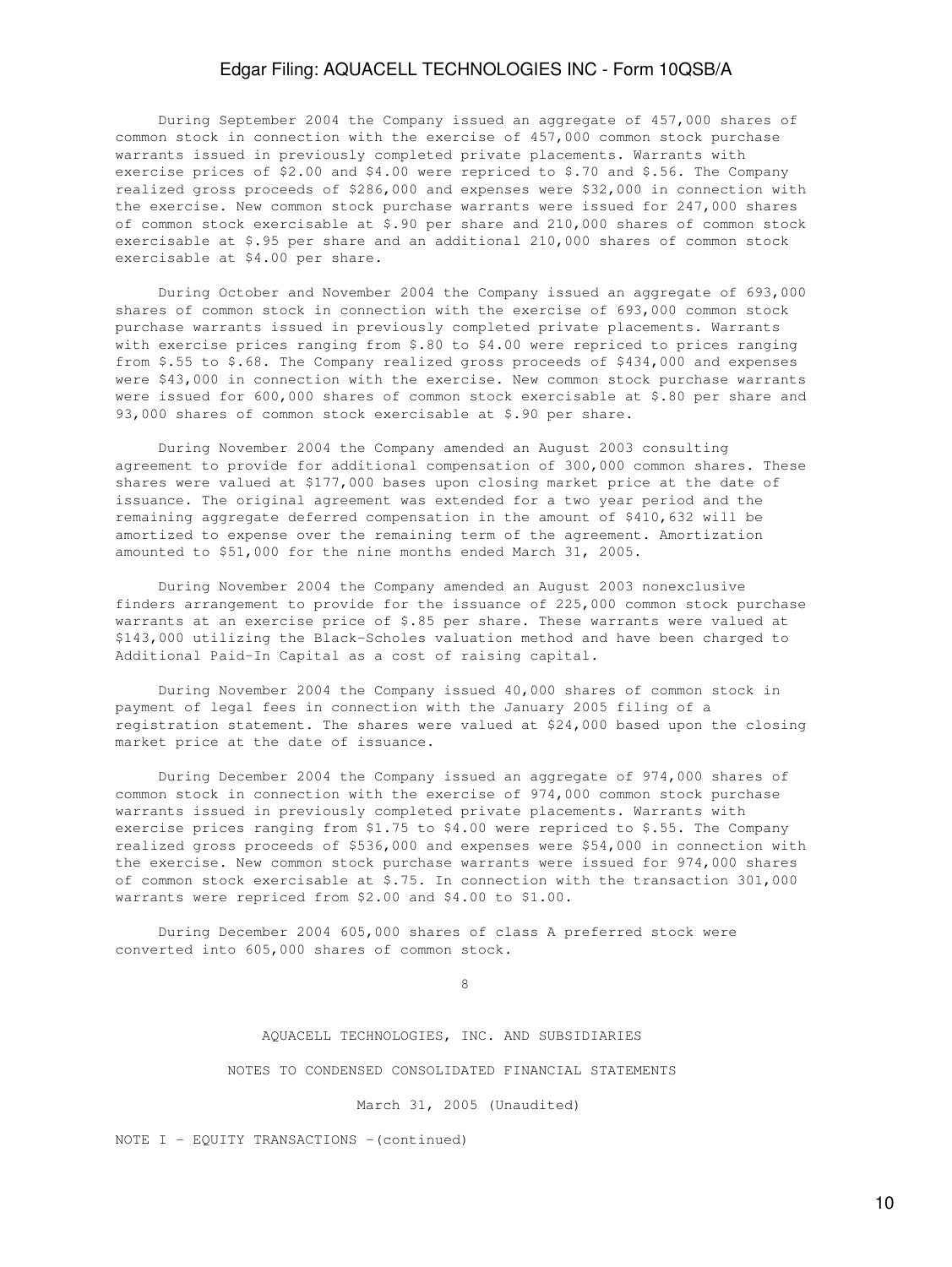During December 2004 the Company issued an aggregate of 35,000 shares of common stock in payment of dividends on preferred stock in the amount of \$26,000 for the quarters ended June 2004, September 2004 and December 2004.

 During December 2004 the Company issued 50,000 shares of common stock in connection with an employment agreement. These shares were valued at \$20,000 based upon the closing market price at the date of issuance. Such amount was charged to operations in the current period.

 During December 2004 the Company issued 100,000 common stock purchase warrants at a price of \$.40 per share in connection with two consulting agreements. These warrants were valued at \$30,000 utilizing the Black Scholes valuation method. Such amount will be amortized over a five year period. Amortization of \$2,000 was recorded during the nine months ended March 31, 2005.

 During January 2005 the Company issued an aggregate of 100,000 shares of common stock in connection with the exercise of 100,000 common stock purchase warrants issued in previously completed private placements. Warrants with an exercise price of \$.80 were repriced to \$.55. The Company realized gross proceeds of \$55,000 and expenses were \$5,000 in connection with the exercise. New common stock purchase warrants were issued for 100,000 shares of common stock exercisable at \$.75.

 During March 2005 the Company completed a private placement of 566,667 shares of its common stock. The offering consisted of one share of common stock at a price of \$.30 and one common stock purchase warrant exercisable at \$.75 per share. The warrant contains a call feature. The Company received proceeds of \$175,000 and there were no expenses incurred.

NOTE J - OMITTED =======

9

AQUACELL TECHNOLOGIES, INC. AND SUBSIDIARIES

NOTES TO CONDENSED CONSOLIDATED FINANCIAL STATEMENTS

March 31, 2005 (Unaudited)

NOTE K - OTHER COSTS AND EXPENSES

Other costs and expenses consisted of the following:

|                                        |         | Nine Months Ended March 31, |
|----------------------------------------|---------|-----------------------------|
|                                        | 2005    | 2004                        |
|                                        | 153,000 | 126,000<br>S.               |
| Telephone and utilities                | 47,000  | 50,000                      |
| Travel                                 | 57,000  | 46,000                      |
| Business promotion                     | 78,000  | 184,000                     |
| Consulting fees and expenses           | 50,000  | 100,000                     |
| Insurance                              | 90,000  | 77,000                      |
| Vehicle expenses                       | 71,000  | 78,000                      |
| Listing fees                           | 28,000  | 23,000                      |
| Exchange fees, transfer agent fees and |         |                             |
| investor fees and expenses             | 47,000  | 43,000                      |
| Office expenses, postage and supplies  | 92,000  | 72,000                      |
| Other expenses                         | 277,000 | 288,000                     |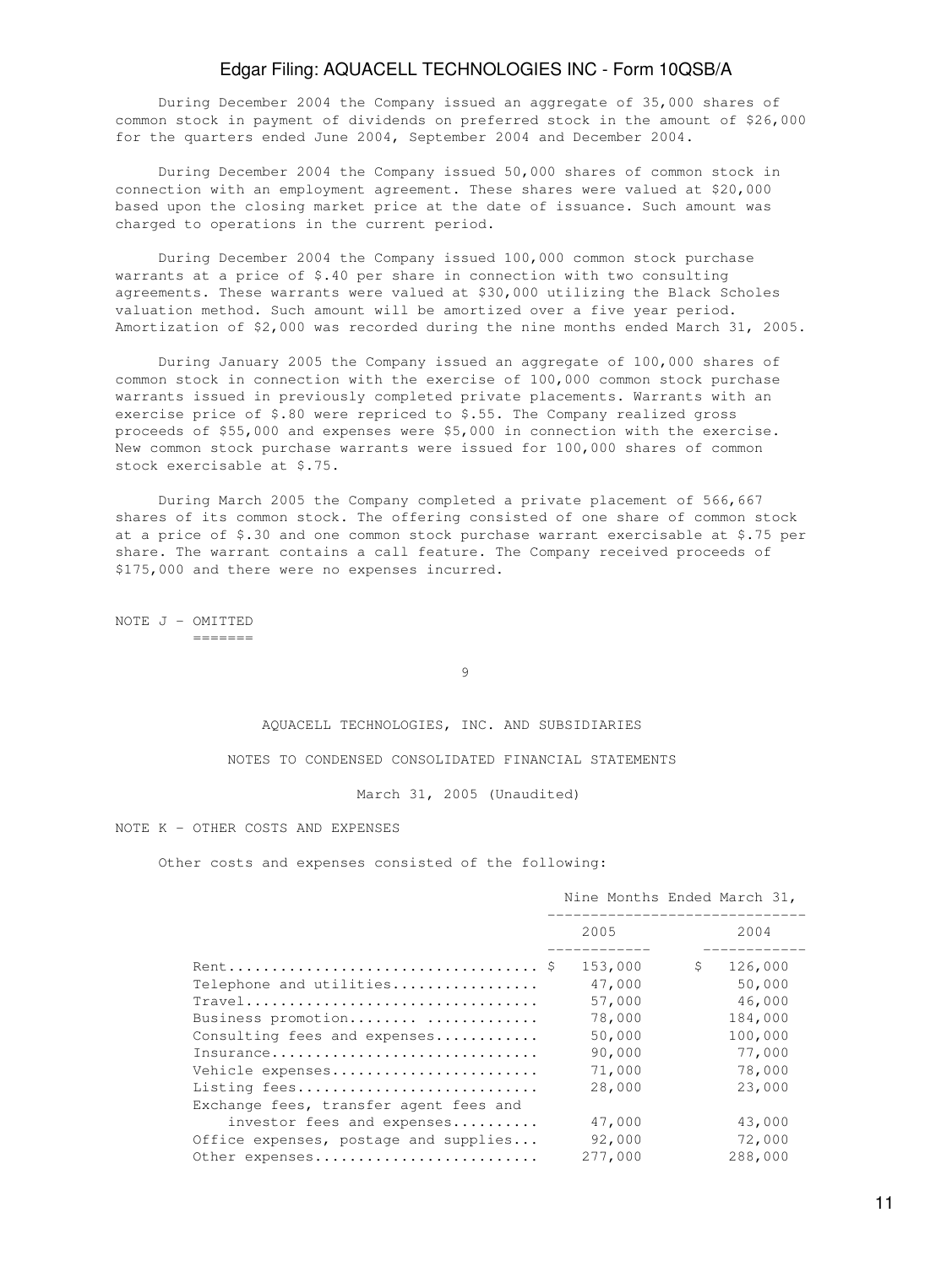| ____________          | ____ |
|-----------------------|------|
| \$990,000 \$1,087,000 |      |
| ___________           |      |
| ____________          |      |

NOTE L - SEGMENT DATA

 The Company has two reportable segments; water systems and related products and advertising.

 The following table presents information about the Company's business segments as of and for the three and nine months ended March 31, 2005:

|                                   | Three Months Ended<br>March 31, 2005     |              |               | Nine Months Ended<br>March 31, 2005      |               |
|-----------------------------------|------------------------------------------|--------------|---------------|------------------------------------------|---------------|
|                                   | Water Systems<br>and Related<br>Products | Advertising  | Total         | Water Systems<br>and Related<br>Products | Advertis      |
|                                   |                                          |              |               |                                          |               |
| Net revenue                       | 271,000                                  | 20,000<br>S  | 291,000<br>S. | 581,000                                  | 20,0<br>S     |
| Loss from operations\$            | (493,000)                                | \$(379,000)  | \$ (872,000)  | \$(1,604,000)                            | (991, 0<br>S. |
| Stock based compensation\$        | 217,000                                  | 45,000<br>S  | 262,000<br>S. | 653,000<br>S                             | 92,0<br>S     |
| Depreciation and amortization\$   | 3,000                                    | 16,000<br>S. | 19,000<br>S.  | 18,000                                   | 23,0<br>S     |
| Identifiable assets\$ $1,052,000$ |                                          | \$1,271,000  | \$2,323,000   | 1,052,000                                | \$1,271,0     |

Segment accounting was not applicable to the year ended June 30, 2004.

10

AQUACELL TECHNOLOGIES, INC. AND SUBSIDIARIES

NOTES TO CONDENSED CONSOLIDATED FINANCIAL STATEMENTS

March 31, 2005 (Unaudited)

NOTE M - SUBSEQUENT EVENTS

 During April 2005 the Company completed a private placement of 416,667 shares of its common stock. The offering consisted of one share of common stock at a price of \$.30 and one common stock purchase warrant exercisable at \$.75 per share. The Company received proceeds of \$125,000 and there were no expenses incurred.

 During April 2005 the Company issued 50,000 shares of common stock in connection with the exercise of 50,000 common stock warrants. Warrants with an exercise price of \$.90 were repriced to \$.32. The Company realized gross proceeds of \$16,000 and expenses were \$2,000 in connection with the exercise. New common stock purchase warrants were issued for 50,000 shares of common stock exercisable at \$.75 per share.

11

ITEM 2. MANAGEMENT'S DISCUSSION AND ANALYSIS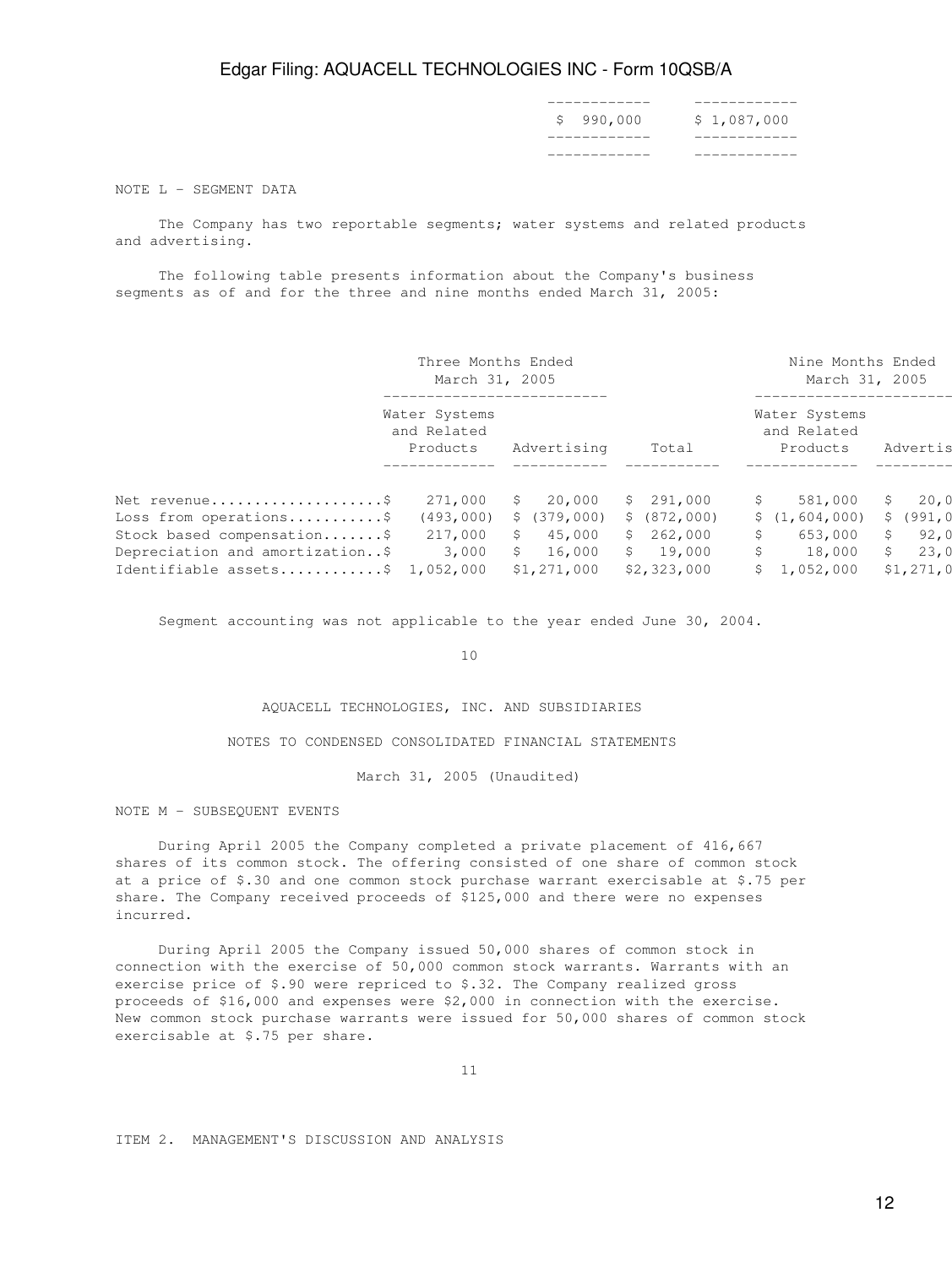Forward-Looking Statements

When used in this Form 10-QSB and in future filings by the Company with the Commission, statements identified by the words "believe", "positioned", "estimate", "project", "target", "continue", "will", "intend", "expect", "future", "anticipates", and similar expressions express management's present belief, expectations or intentions regarding the Company's future performance within the meaning of the Private Securities Litigation Reform Act of 1995. Readers are cautioned not to place undue reliance on any such forward-looking statements, each of which speaks only as of the date made. Such statements are subject to certain risks and uncertainties that could cause actual results to differ materially from historical earnings and those presently anticipated or projected. The Company has no obligations to publicly release the result of any revisions that may be made to any forward-looking statements to reflect anticipated or unanticipated events or circumstances occurring after the date of such statements.

#### Overview

 The following discussions and analysis should be read in conjunction with the Company's condensed consolidated financial statements and the notes presented following the condensed consolidated financial statements. The discussion of results, causes and trends should not be constructed to imply any conclusion that such results or trends will necessarily continue in the future.

 During the nine months ended March 31, 2005 the Company raised net equity of \$1,320,000 to enable the Company to move forward with the "Message On The Bottle" advertising program through our Aquacell Media subsidiary. Aquacell Media installs our patented Aquacell 1000 Bottled Water Cooler Systems free of charge into various locations while retaining ownership of the coolers. Revenue is generated through the sale of advertising on the band of the cooler's permanently attached five-gallon bottle, as well as on the cup holder.

 During the nine months ended March 31, 2005, we commenced the initial rollout of installations in Rite Aid stores, the nation's third largest drug store chain with more than 3000 locations. Under the five-year agreement, signed in October 2004 the Company installs its Aquacell 1000 coolers at no cost to Rite Aid, and sells the advertising space on the bottle band.

 During the quarter ended March 31, 2005 we generated our first advertising revenues with an inaugural promotion for Unilever's Dove(R) Cool Moisture body wash and bar soap. The Dove Cool Moisture advertising was displayed on our coolers in select Rite Aid stores nationwide, as well as on coolers installed in Duane Reade drug stores in the New York Metropolitan area. In a report the Company received from Unilever, the cooler advertising provided a 34% sales lift for the Dove Cool Moisture products, validating the value of the "Message on the Bottle" advertising. The test compared sales of Dove Cool Moisture in the 100 Duane Reade stores in the greater NY area that have our water coolers installed with a Dove Cool Moisture advertising band on the permanently attached fivegallon bottle, to all other Duane Reade stores without cooler advertising. The data was gathered over a four-week period from Duane Reade's cash register scanners. Sales of Dove Cool Moisture increased steadily in all stores; however, the stores with "Message on the Bottle" advertising had consistently higher sales of both bar soap and body wash, averaging 34% higher than stores without cooler advertising. The cooler advertising was the only variable in the test.

12

While securing advertisers is important to the success of our advertising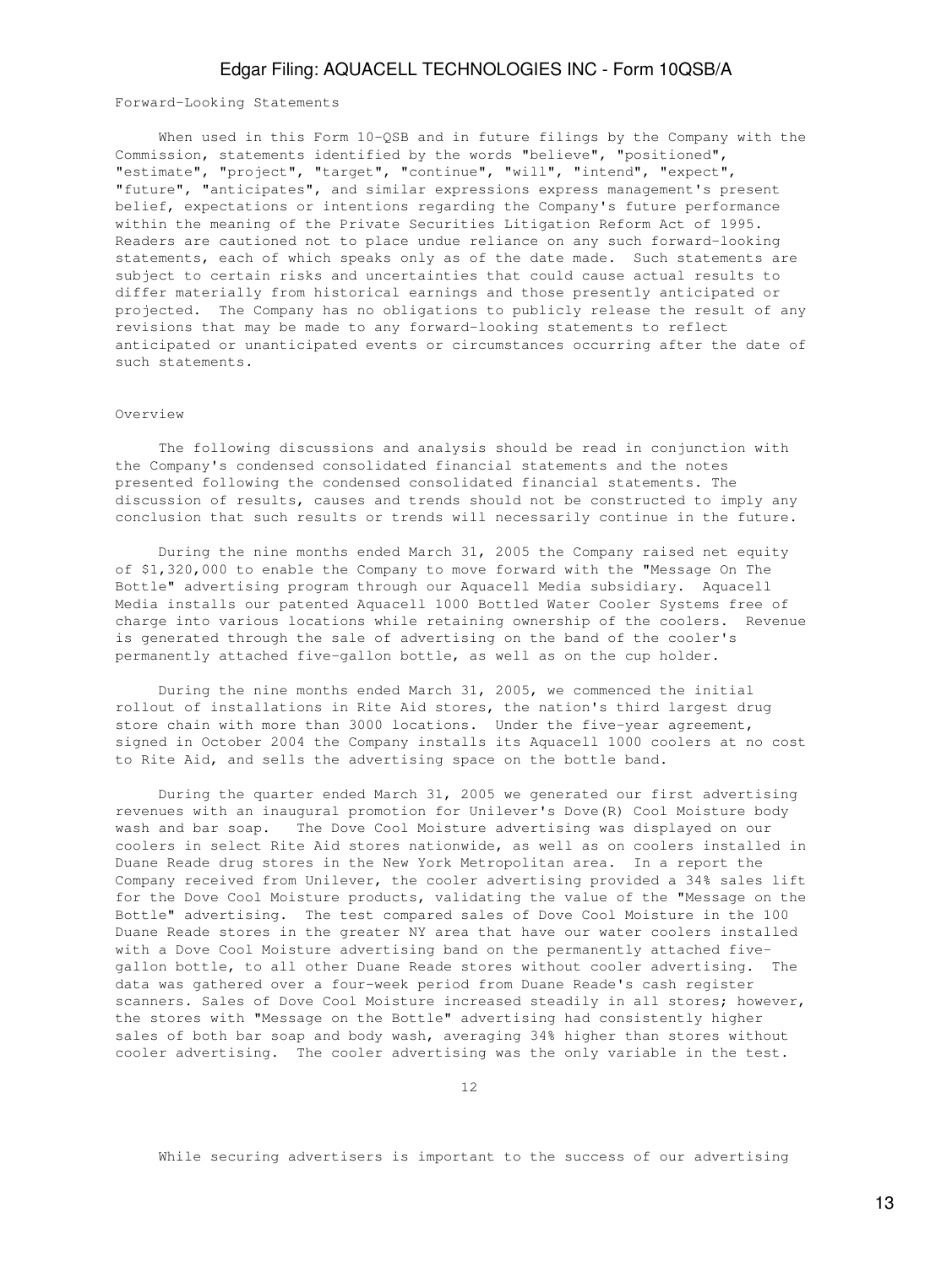program, as it is the source of revenue generation, securing locations, or "real estate", for the coolers is a critical first-step. Unlike other in-store advertising mechanisms, we actually own a piece of "real estate" in the stores for a five-year period, the intrinsic value of which cannot be measured.

 Aquacell Media has installed Aquacell 1000 systems on a test basis into other stores including the nationwide drug chain CVS and Winn Dixie supermarkets, as well as smaller regional drug and grocery chain stores. We anticipate finalizing agreements with these and other chain retailers in the near future.

 In January 2005, we announced the hiring of Michael Dougherty as President of our AquaCell Media subsidiary. Mr. Dougherty spent over 30 years with Unilever, where he established programs with Advantage Sales and Marketing, the nation's leading sales and marketing agency for suppliers of food products and consumer goods. Mr. Dougherty will leverage his experience and relationship with Advantage, to facilitate both location placements and advertisers for our "Message On The Bottle" program.

 In December 2004, we were notified by the American Stock Exchange that the Amex accepted the Company's 18-month plan (the "Plan") for continued listing, in connection with the Amex's listing requirements, following receipt of notification of non-compliance with the Amex's minimum stockholder equity requirement. The Plan was evaluated and accepted by the Amex, indicating that the Company made a reasonable demonstration of an ability to regain compliance with the continued listing standards within the allotted time frame.

 In December 2004, the Company announced it was spinning off its Aquacell Water subsidiary to AquaCell Technologies stockholders, who will receive one share of common stock in Aquacell Water for every share of common stock held in AquaCell Technologies. Aquacell Water is currently an inactive company without assets, liabilities or operations. Aquacell Water will operate as a holding company to acquire companies in the water industry with the first acquisition expected to be Water Science Technologies, Inc. (WST), currently a wholly owned subsidiary of AquaCell Technologies. If the acquisition were to be completed, ======================================== the Company's net sales, as reported herein, would decrease by approximately ============================================================================ 72%. Furthermore, assets of approximately \$100,000 consisting primarily of =========================================================================== cash, accounts receivable and inventory and liabilities of approximately

======================================================================== \$900,000 consisting of accounts payable and accrued expenses would be ===================================================================== eliminated from the consolidated balance sheet. The pay date for the shares ===============================================

will coincide with the effectiveness of the Aquacell Water registration statement, which we intend to file with the Securities and Exchange Commission no later than the first quarter of our fiscal year.

 During the nine months ended March 31, 2005 we continued to incur non-cash charges for stock based compensation for warrants issued to consultants, which we believe is a continuing benefit to the Company and its stockholders for the future growth of the Company. Such charges were \$745,000 for the nine months.

### Critical Accounting Policies

 The accompanying discussion and analysis of our financial condition and results of operations are based upon our condensed consolidated financial statements, which have been prepared in accordance with accounting principles generally accepted in the United States of America ("US GAAP"). The preparation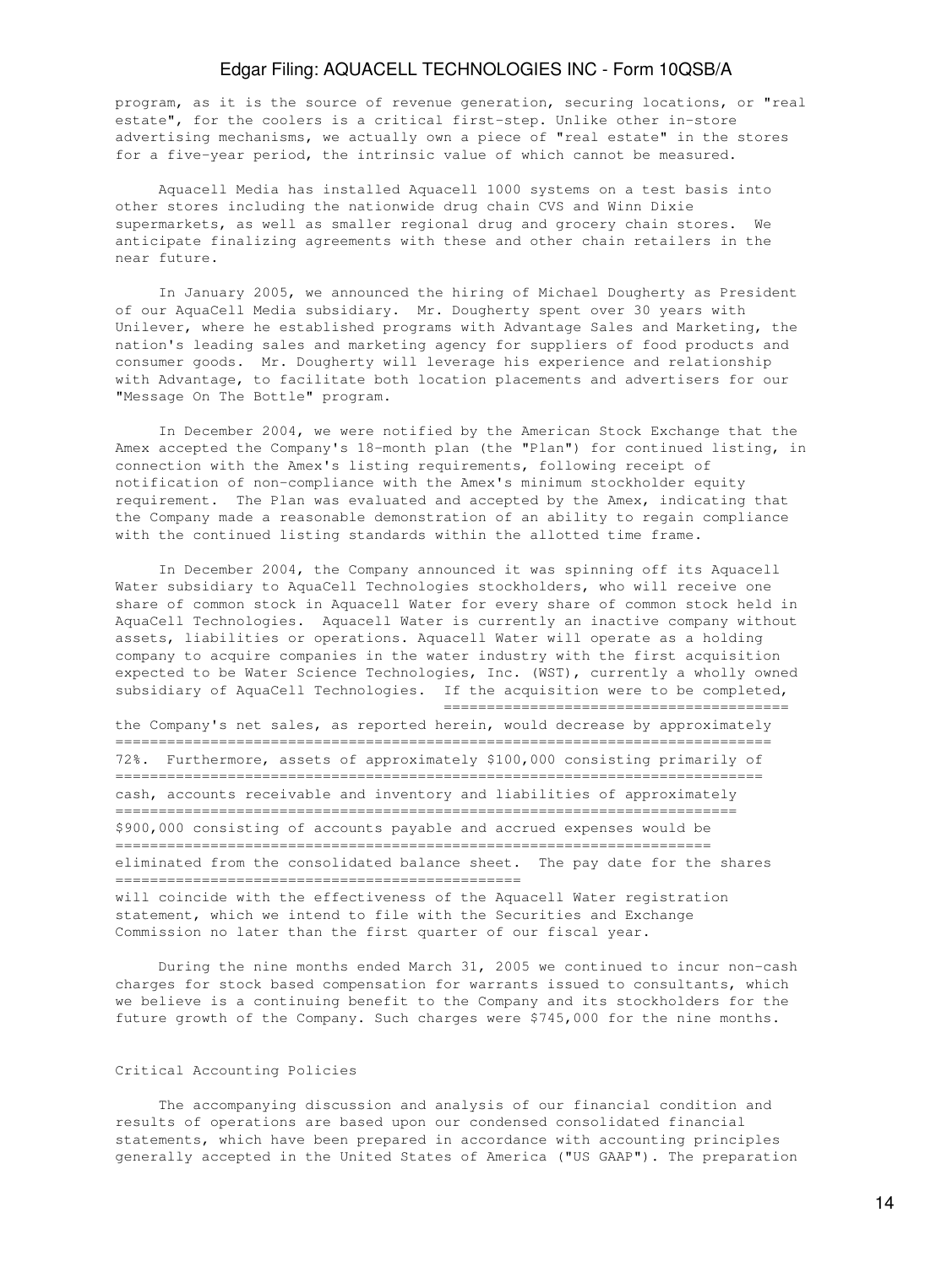of these condensed consolidated financial statements requires us to make estimates and judgments that affect the reported amounts of assets, liabilities, revenues, and expenses, and related disclosure of contingent assets and liabilities. These estimates form the basis for making judgments about the carrying values of assets and liabilities that are not readily apparent from

13

other sources. We base our estimates and judgments on historical experience and all available information. However, future events are subject to change, and the best estimates and judgments routinely require adjustment. US GAAP requires us to make estimates and judgments in several areas, including those related to recording various accruals, income taxes, the useful lives of long-lived assets, such as property and equipment and intangible assets, and potential losses from contingencies and litigation. We believe the policies discussed below are the most critical to our condensed consolidated financial statements because they are affected significantly by management's judgments, assumptions and estimates.

Goodwill:

 Goodwill represents the excess of the purchase price over the fair value of net assets of a business acquired. The Company has adopted Statements of Financial Accounting Standards No. 142 (SFAS 142), "Goodwill and Other Intangible Assets". The Company operates as a single integrated business, and as such has one operating segment which is also the reportable unit. Fair value of the reporting unit is determined by comparing the fair value of the unit with its carrying value, including goodwill. Impairment tests are performed using discounted cash flow analysis and estimates of sales proceeds. The annual evaluation of goodwill is performed at June 30th, the end of the Company's fiscal year.

#### Income taxes:

 The Company accounts for income taxes using the asset and liability method described on SFAS No. 109, "Accounting For Income Taxes", the objective of which is to establish deferred tax assets and liabilities for the temporary differences between the financial reporting and the tax bases of the Company's assets and liabilities at enacted tax rates expected to be in effect when such amounts are realized or settled. A valuation allowance related to deferred tax assets is recorded when it is more likely than no that some portion or all of the deferred tax assets will not be realized.

#### Long-lived assets:

 The Company accounts for the impairment and disposition of long-lived assets in accordance with SFAS No. 144, "Accounting for the Impairment or Disposal of Long-lived Assets." In accordance with SFAS No. 144, long-lived assets to be held are reviewed whenever events or changes in circumstances indicate that their carrying value may not recoverable. The Company periodically reviews the carrying value of long-lived assets to determine whether or not an impairment to such value has occurred, and has determined that as of June 30, 2004 that impairment, where appropriate, was recorded in the financial statements.

#### New Accounting Pronouncements:

 In December 2004, the FASB issued SFAS NO. 123R, "Share Based Payment." This statement is a revision of SFAS No. 123 and supersedes APB 25 and its related implementation guidance. SFAS 123R addresses all forms of share based payment ("SBP") awards including shares issued under employee stock purchase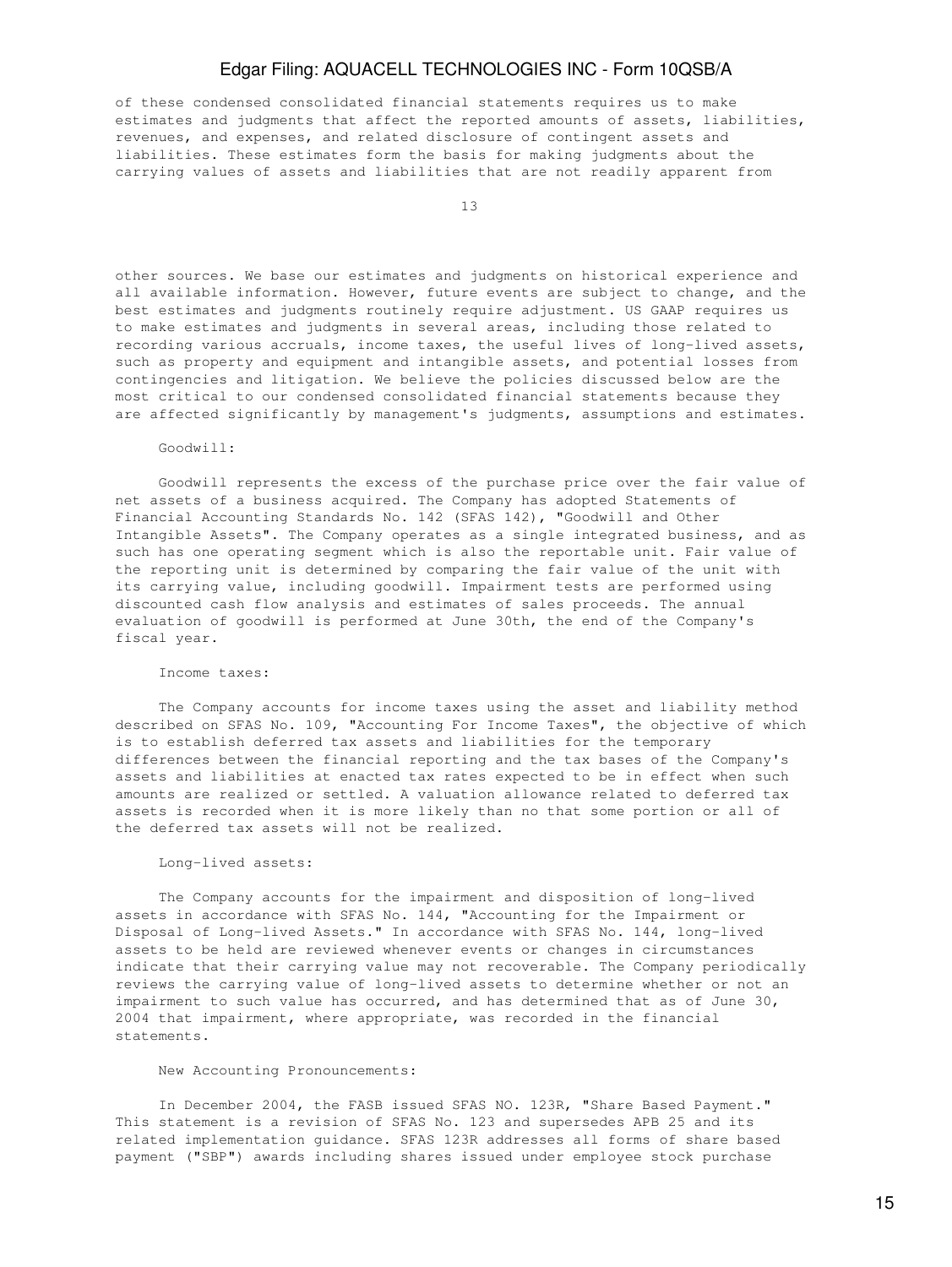plans, stock options, restricted stock and stock appreciation rights. Under SFAS 123R, SBP awards result in a cost that will be measured at fair value on the awards' grant date, based on the estimated number of awards that are expected to vest. This statement is effective for public entities that file as small business issuers - as of January 1, 2006. The adoption of this pronouncement in not expected to have a material effect on the Company's financial statements.

14

#### Results of Operations

 During the nine months ended March 31, 2005 on a consolidated basis, revenues were \$601,000 as compared to \$518,000 for the similar period of the preceding year, resulting primarily from our initial advertising revenues of \$20,000 and an increase in sales by our WST subsidiary of \$83,000, and cost of sales was 59% for the nine months ended March 31, 2005 as compared to 69% for the same period of the prior year. The decrease in cost of sales percentage resulted from spreading manufacturing cost over an increased sales volume from our WST subsidiary.

 Net loss on a consolidated basis, attributable to common stockholders, for the nine months ended March 31, 2005 decreased to \$2,614,000 or \$0.16 per share, as compared to \$3,330,000 or \$.31 per share for the same period of the prior year. The decrease in the loss is primarily attributable to the decrease in stock based compensation in the amount of \$90,000, a fair value adjustment of a derivative in the amount of \$322,000, and write-off of accrued interest on notes receivable in the amount of \$48,000.

 Salaries and wages decreased by \$97,000 for the nine months ended March 31, 2005 over the prior year resulting primarily from bonuses paid in the prior year. Legal, accounting and other professional expenses increased by approximately \$41,000 for the nine months ended March 31, 2005 resulting primarily from independent consulting services. Stock based compensation decreased by \$90,000 to \$745,000 for the nine months ended March 31, 2005 resulting from a direct write-off of certain warrants issued during the prior year. Other selling, general and administrative expenses, decreased by approximately \$97,000 to \$990,000 for the nine months ended March 31, 2005. Current period expenses consisted primarily of rent - \$153,000, telephone and utilities- \$47,000, travel- \$57,000, business promotion- \$78,000, insurance- \$90,000, and vehicle expenses-\$71,000.

#### Liquidity and Capital Resources

 During the nine months ended March 31, 2005 the Company incurred a net loss of \$872,000 and has aggregate net losses of \$20,000,000 since inception of which non-cash losses amounted to approximately \$6,500,000. As of March 31, 2005 we had a cash balance of \$80,000 and a working capital deficiency of \$1,205,000. The Company presently has in excess of 7,000,000 warrants, at prices ranging from \$.75 to \$8.25, which if exercised would generate approximately \$10,750,000. As of March 31, 2005, 250,000 warrants generating \$42,000 were in the money. We could reprice warrants and complete private placements to raise necessary equity to fund continued placement of our billboard coolers and generate additional advertising revenues from those coolers.

 The financial difficulties of the Company were created when the Company discontinued its original marketing plan of selling coolers and embarked upon a long term goal of creating an on-going revenue model with short-term cash flow ramifications, by installing our "billboard water coolers" free of charge into targeted locations. Amortizing the cost of the coolers and installation costs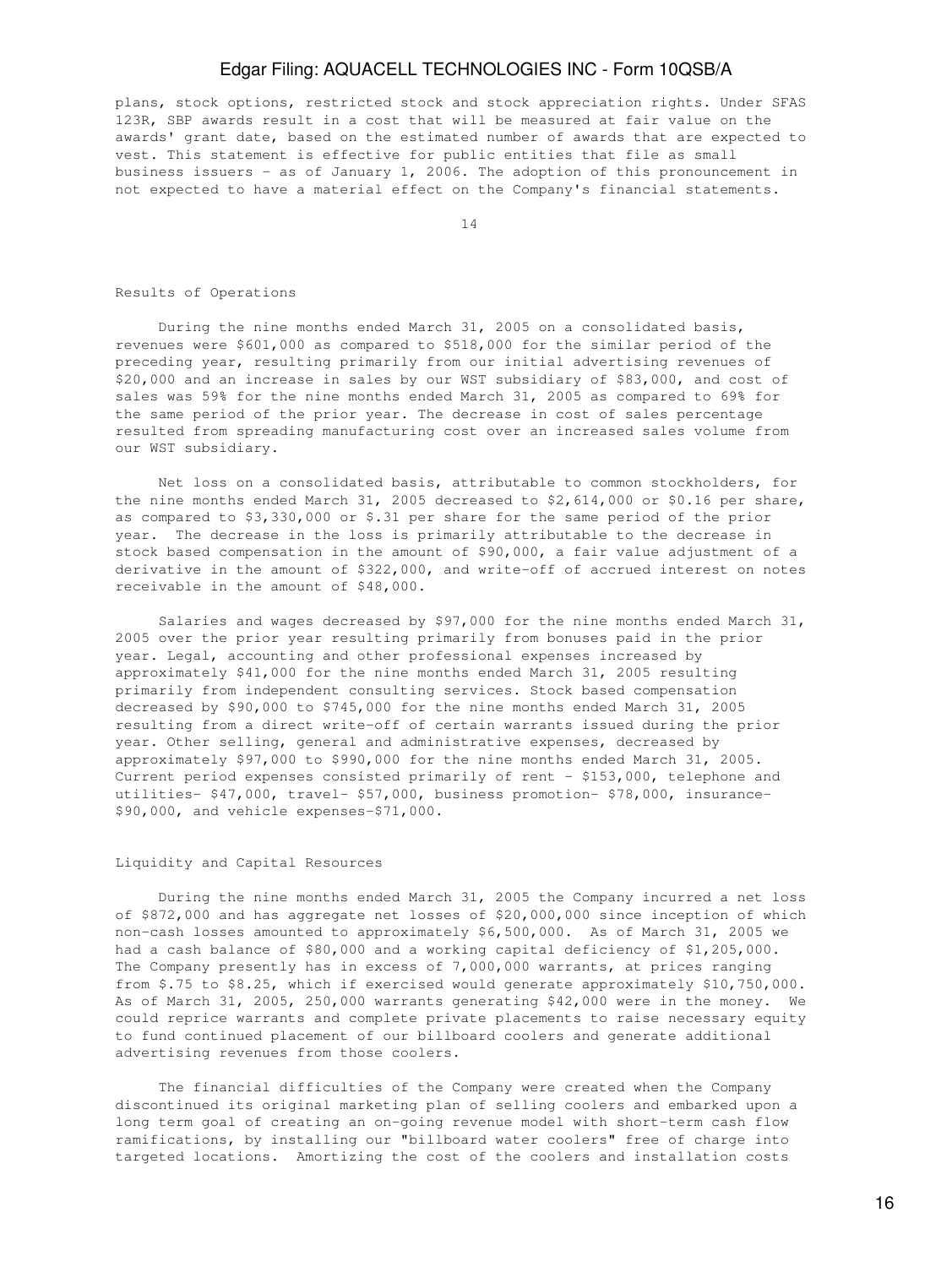over a five-year period will allow the company to reach a break-even point in a relatively short time frame as advertising revenues are generated.

 Until we reach a mass of coolers in place to create a positive cash flow, the Company will continue to finance itself through private placements to accredited investors and/or warrant conversion as we have done in the past.

 There are no disclosures of any known demand, commitments or uncertainties that will result in our liquidity increasing or decreasing in any material way.

 The Company has developed a plan to address liquidity, in connection with its ability to continue as a going concern, in several ways. It intends to continue to raise capital through the sale or exercise of equity securities. Toward that end the Company raised net equity of approximately \$1,320,000 through the exercise of warrants to purchase common shares and a private placement of common shares during the nine months ended March 31, 2005. The Company has continued to pursue the placement of our water cooler billboards in various locations and the Company is seeking to increase its revenues through the sale of advertising on the band of the cooler's permanently attached fivegallon bottle as outlined in the Overview section of Management's Discussion.

 Cash used by operations during the nine months ended March 31, 2005 amounted to \$1,738,000. Net loss of \$2,595,000 was reduced by non-cash stock based compensation in the amount of \$745,000, depreciation and amortization of \$41,000 and a bad debt provision of \$4,000. Cash used by operations was further increased by a decrease in accounts payable in the amount of \$72,000 and an increase in accounts receivable of \$46,000. Net loss was further decreased by an increase in accrued liabilities of \$126,000 and by net changes in prepaid expenses, accrued liabilities, customer deposits, unearned income and inventories aggregating \$59,000.

15

 Cash used by investing activities during the nine months ended March 31, 2005 represented capital expenditures in the amount of \$359,000 primarily for billboard coolers and by payments on notes issued for the purchase of equipment in the amount of \$3,000.

 Cash provided by financing activities was approximately \$1,320,000. Proceeds from a private placement of common stock amounted to \$170,000. Proceeds from sales of common stock purchase warrants amounted to \$1,113,000 and expenses amounted to \$3,000. Proceeds from subscriptions receivable were \$40,000.

 We have granted warrants, subsequent to our initial public offering, in connection with private placements, consulting, marketing and financing agreements that remain outstanding at the date of this filing and may generate additional capital of up to approximately \$10,750,000 if exercised. As of March 31, 2005 250,000 warrants generating \$42,000 were in the money and 6,879,000 warrants generating \$10,793,000 were out of the money. Historically, the Company has repriced out of the money warrants issued in connection with equity placements to generate additional capital. There is no assurance however, that any of the warrants will be exercised.

 At March 31, 2005 two tax liens have been filed; one Federal tax lien against the Company in the amount of \$53,000 and a state tax lien against an inactive subsidiary in the amount of \$26,000. We are in negotiations to reach settlement agreements with the appropriate tax agencies. There are no assurances that these negotiations will result in successful agreements and the Company's assets could be subject to enforcement action.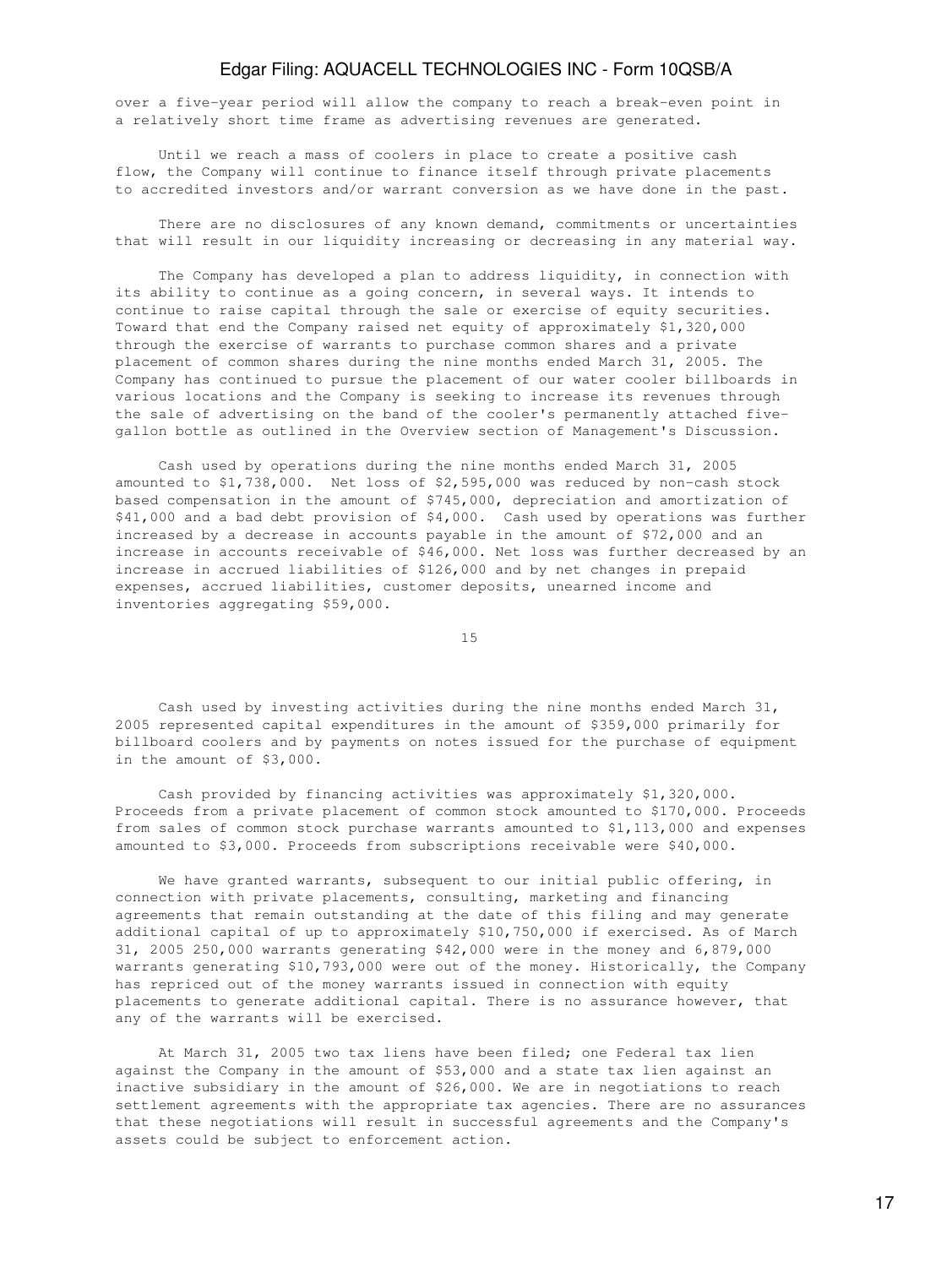Management believes that its present cash position combined with subsequent equity raises and conversion of warrants and cash flows expected to be generated from future operations will be sufficient to meet presently anticipated needs for working capital and capital expenditures through at least the next 12 months; however, there can be no assurance in that regard. The Company presently has no material commitments for future capital expenditures.

### ITEM 3. CONTROLS AND PROCEDURES

 As of the end of the period covered by this Report the Company carried out an evaluation, under the supervision and with the participation of the Company's management, including the Company's chief executive officer and chief financial officer, of the effectiveness of the design and operation of the Company's disclosure controls and procedures pursuant to Rules 13a-15(e) and 15d-15(e) adopted under the Securities Exchange Act of 1934. Based upon that evaluation, the chief executive officer and chief financial officer concluded that the Company's disclosure controls and procedures are effective. There were no significant changes in the Company's internal controls or in other factors that could significantly affect these controls as of the date of their evaluation.

### PART II. OTHER INFORMATION

### ITEM 2 (C). SALES OF UNREGISTERED SECURITIES

 During the quarter ended March 2005 the Registrant sold 566,667 shares of common stock in a Private Placement to 3 accredited investors pursuant to the exemption provided by Regulation D, Rule 505, and Section 4(2) of the Securities Act of 1933, as amended. Common Stock Purchase Warrants were issued to the investors at an exercise price of \$.75. In addition, the Registrant sold 100,000 shares of common stock upon exercise of Common Stock Purchase Warrants to 1 accredited investor pursuant to the exemption provided by Regulation D, Rule 505, and Section 4(2) of the Securities Act of 1933 as amended. New Common Stock Purchase Warrants were issued to the investor at an exercise price of \$.75.

16

### ITEM 4. SUBMISSION OF MATTERS TO A VOTE OF SECURITY HOLDERS

None.

### ITEM 6. EXHIBITS AND REPORTS ON FORM 8-K

A. Exhibits.

31.1 CEO's Certification Pursuant to Rule 13a-14(a)/ 15d-14(a)

31.2 CFO's Certification Pursuant to Rule 13a-14(a)/ 15d-14(a)

32.0 Certification Pursuant to 18 U.S.C. Section 1350

B. Reports on Form 8-K.

None.

#### **SIGNATURE**